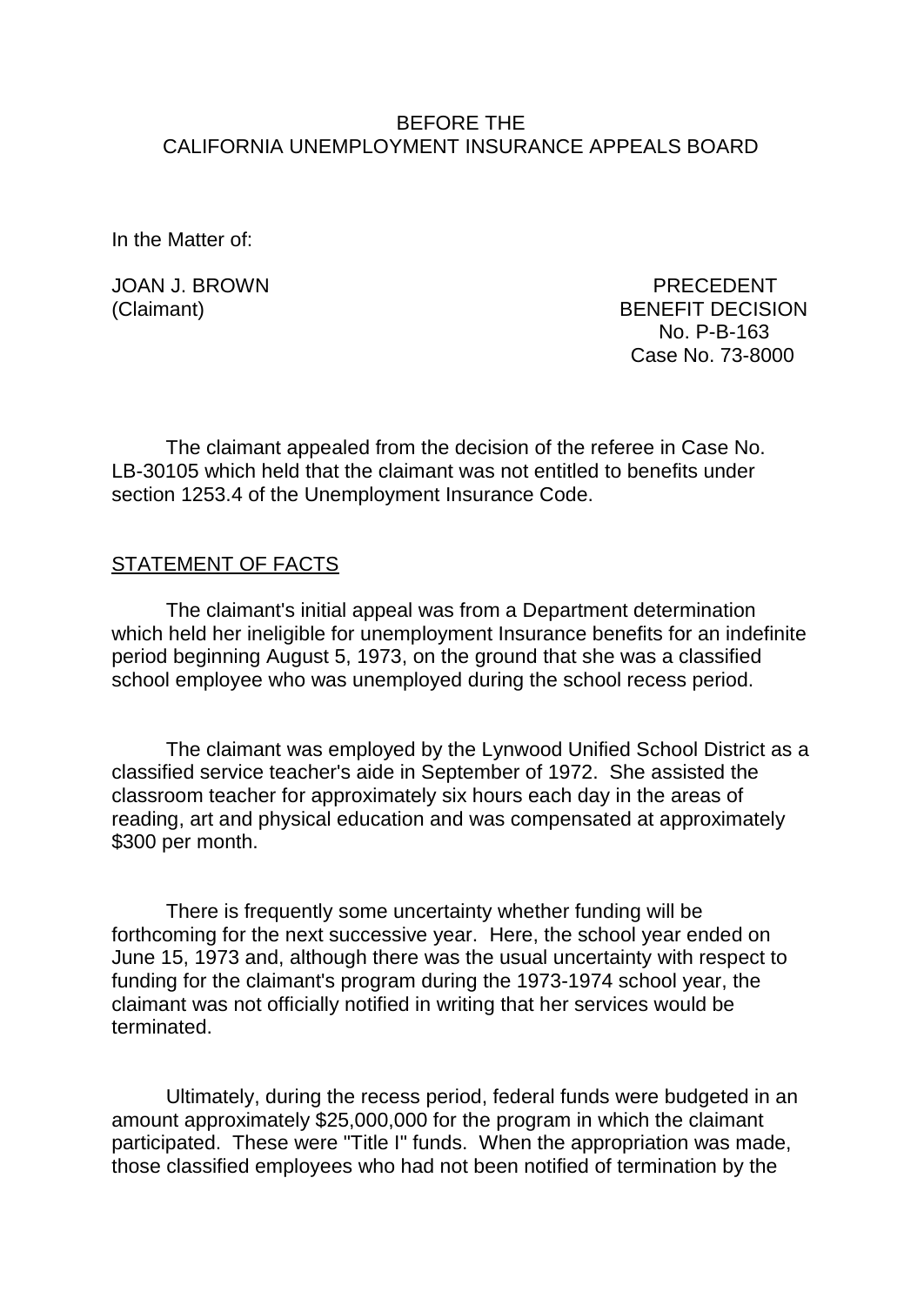end of the school year 1972-1973 were expected to return for the school year 1973-1974.

The claimant filed her initial claim for benefits on July 16, 1973 indicating she was no longer working on her last job because she had been "Laid off for summer." It was determined that she had insufficient earnings for a valid claim but, after accruing additional wage credits, the claimant again filed a claim for benefits on August 6, 1973, giving the same reason for her being unemployed.

In early September 1973, the claimant received two communications from the school district. One reported a wage increase amounting to 5.6 percent for the following school year and the other directed her to report for her work assignment on September 6, 1973. At the time of the hearing before the referee on October 25, 1973, the claimant was employed and working as a teacher's aide for the school district.

# REASONS FOR DECISION

Sections 135.3 and 605.2 of the California Unemployment Insurance Code provide for unemployment benefits for classified employees of a school district. Section 13658 of the Education Code defines eligible employees as follows:

"Every regularly employed classified school employee employed by any of the following: (a) governing board of a school district, (b) county board of education, (c) county superintendent of schools, or (d) personnel commission of a school district which has a merit system as provided in Article 5 (commencing with Section 13701) of Chapter 3 of Division 10 of Education Code, shall be covered for unemployment insurance pursuant to Sections 135.3, 605.2, and 802 of the Unemployment Insurance Code.

"As used in this section, 'regularly employed classified school employees' includes all persons employed pursuant to Sections 872, 934, 949, 13581.2, 13581.5, 13599.7, and Sections 13581.1 and 13712 and any other similar provisions heretofore or hereafter enacted. Persons serving as substitute, short-term, part-time playground, full-time day student employed part-time where enrolled, apprentice, temporary professional expert, emergency, limited term, or provisional employees or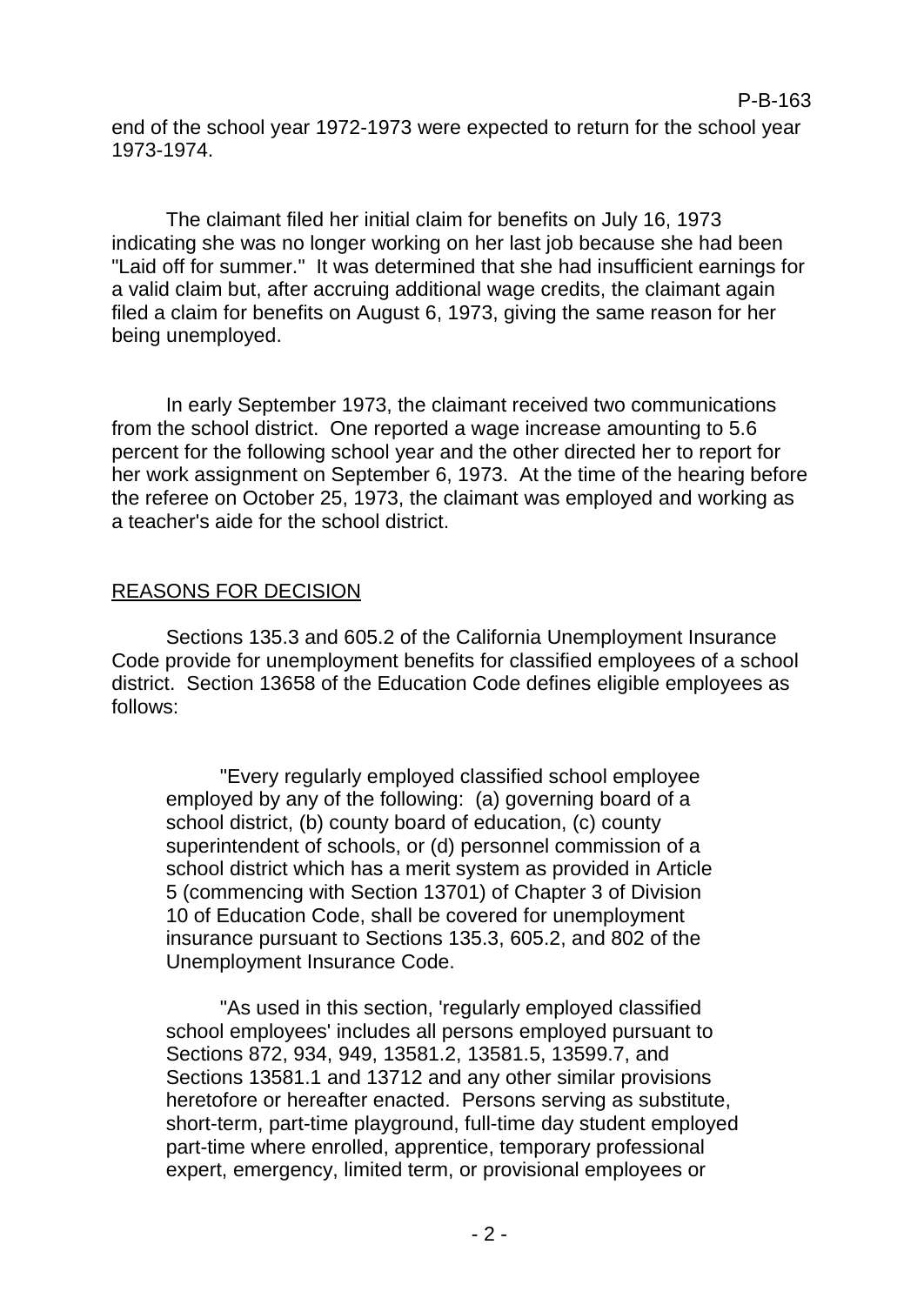volunteers are, unless otherwise eligible, excluded from the meaning of the term.

"This section shall apply to districts that have adopted the merit system in the same manner and effect as if it were a part of Article 5 (commencing with Section 13701) of this chapter."

The claimant is a classified employee within the meaning of section 13658.

Section 1253.4 of the Unemployment Insurance Code provides as follows:

"Notwithstanding any other provision of this division, unemployment compensation benefits, extended duration benefits, and federal-state extended benefits based on service performed in a classified service position that is included in covered employment pursuant to Section 605.2, shall not be payable to any individual with respect to any week if any day of the week is within any school vacation, summer or special school session, recess or holiday (hereinafter referred to as 'recess period') and he is scheduled to return to work at the end of the recess period, except that if he is not returned to work at the end of the recess period or is laid off within 30 working days thereafter, the department may reconsider any determination denying benefits and may pay benefits to him for any week in the recess period if he is otherwise eligible in all respects except for the requirement of subdivision (b) of Section 1253 that he report for each week benefits are claimed."

We believe, taking section 1253.4 as a whole, that the Legislature intended to deny benefits where there was any expectancy at all of return. The last part of the section confirms this belief in that, if the funds are not appropriated and the individual is not taken back, there is retroactive coverage provided which excuses reporting requirements. There need be no unconditional guarantee; the expectancy is sufficient.

The claimant herein was unemployed because the 1972-1973 school year had ended on June 15, 1973 and the summer recess was in progress. She did not file for benefits until July 16 for reasons which are not pertinent to the issues before us. When her claim filed August 6, 1973 resulted in a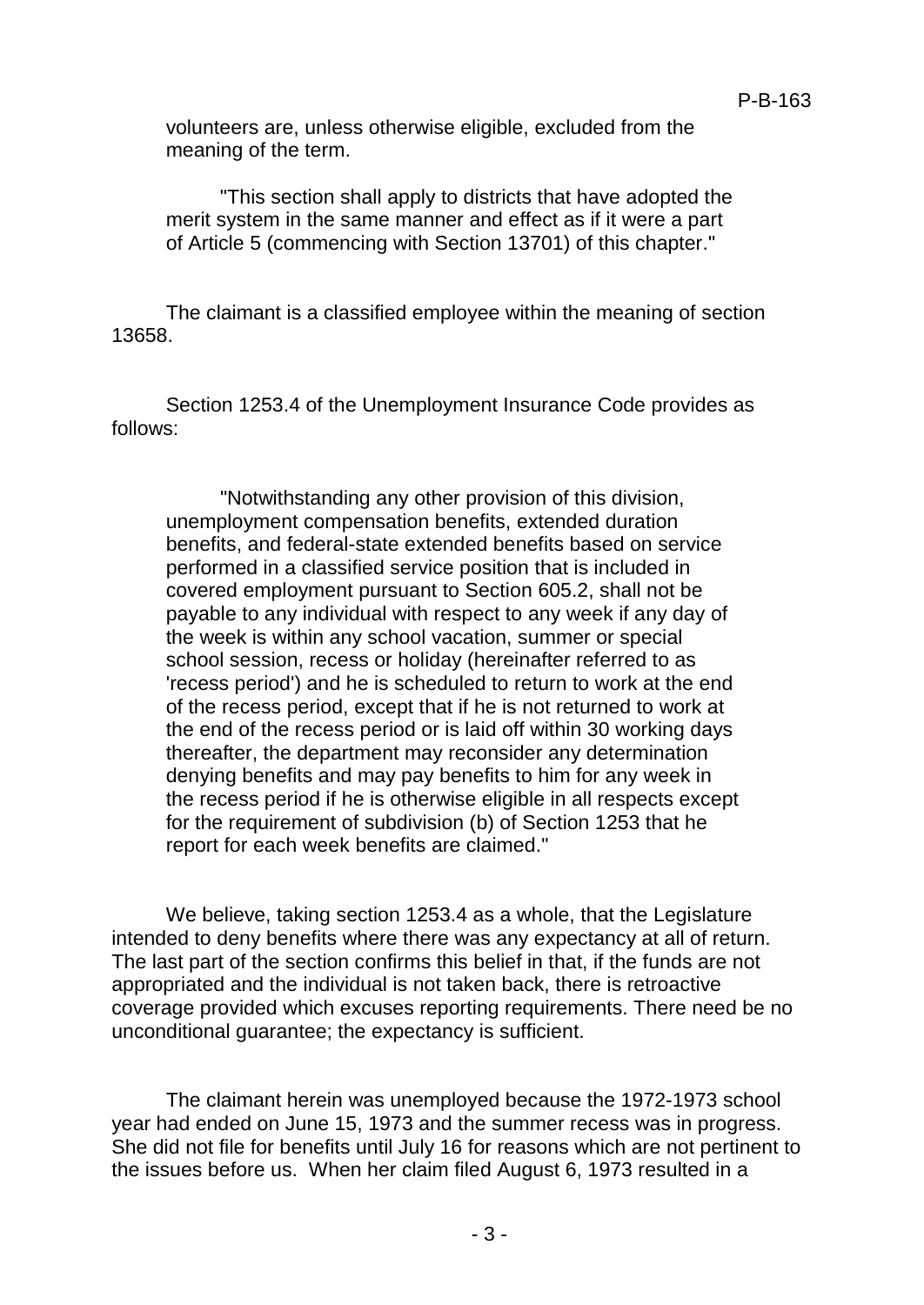determination that she had accrued earnings sufficient to establish an award, she then became subject to the eligibility test set out in section 1253.4 above. She would only be eligible for benefits under that section if she were not scheduled to return for the 1973-1974 school year. While she explained that her return to work was uncertain because of the uncertainty of funding, we find such uncertainty frequently occurs when funds have to be allocated for the job. It is clear, however, that the claimant had an expectancy to return to work. Beyond the expectancy, we also note that section 13583.7 of the Education Code provides as follows:

"(a) When, as a result of the expiration of a specially funded program, classified positions must be eliminated at the end of any school year, and classified employees will be subject to layoff for lack of funds, the employees to be laid off at the end of such school year shall be given written notice on or before May 29 informing them of their layoff effective at the end of such school year and of their displacement rights, if any, and reemployment rights. However, if the termination date of any specially funded program is other than June 30, such notice shall be given not less than 30 days prior to the effective date of their layoff.

"(b) When, as a result of a bona fide reduction or elimination of the service being performed by any department, classified employees shall be subject to layoff for lack of work, affected employees shall be given notice of layoff not less than 30 days prior to the effective date of layoff, and informed of their displacement rights, if any, and reemployment rights.

"(c) Nothing herein provided shall preclude a layoff for lack of funds in the event of an actual and existing financial inability to pay salaries of classified employees, nor layoff for lack of work resulting from causes not foreseeable or preventable by the governing board, without the notice required by subsections (a) or (b) hereof.

"This section shall apply to districts that have adopted the merit system in the same manner and effect as if it were a part of Article 5 (commencing with Section 13701) of this chapter."

In the absence of the official written notice required by section 13583.7, it must be inferred that the claimant was scheduled to return to work at the end of the recess period. It is clear from the record she received no such official written notice and therefore she was scheduled to return and is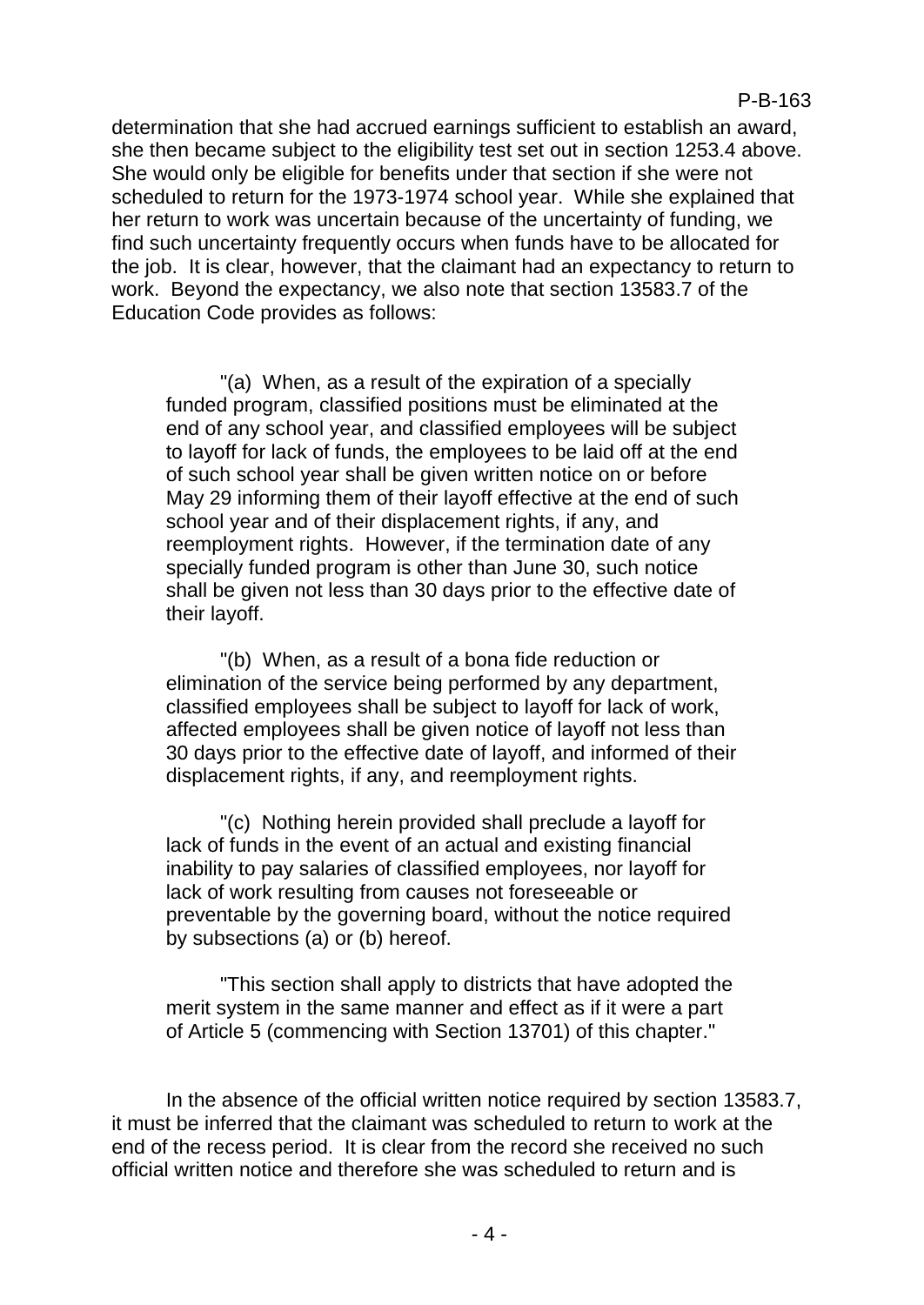ineligible for benefits attributable to her earnings as a classified school employee under section 1253.4 of the Unemployment Insurance Code.

### **DECISION**

The decision of the referee is affirmed. The claimant is not eligible for benefits attributable to her earnings as a classified school employee during the recess period.

Sacramento, California, April 9, 1974

# CALIFORNIA UNEMPLOYMEN INSURANCEAPPEALSBOARD

JOHN B. WEISS, Vice-Chairman

CARL A. BRITSCHGI

EWING HASS

DISSENTING - Written Opinion Attached

DON BLEWETT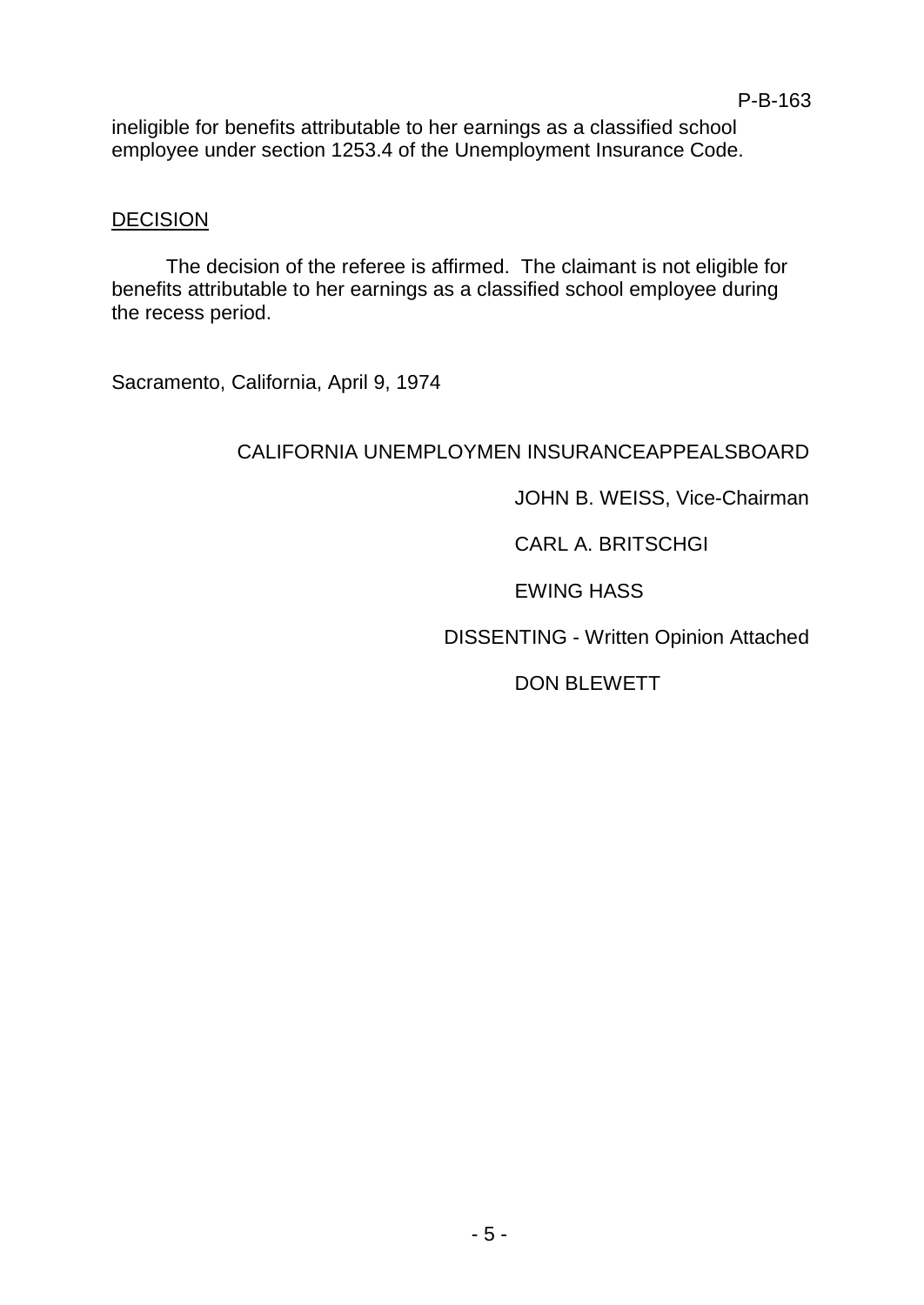# DISSENTING OPINION

I dissent.

While the claimant had a hope of returning after the recess period, she was not told she was "scheduled to return" if, in fact, she was so scheduled. We know only that her job depended upon funding which was in doubt and I do not construe her "hope" or "expectancy" as a scheduling to return.

The legislature, in enacting section 1253.4, did not place conditions upon the scheduling. The wording of the statute is clear and unambiguous. It provides that the claimant will be ineligible if "scheduled to return to work at the end of the recess period." It does not refer to a "hoped for" or an "expected return"; it treats only of a "scheduled" return to work. We must therefore look to the meaning of the verb "schedule." The general rule of statutory construction is that if the language is unambiguous and the statute's meaning is clear, the statute must be accorded the expressed meaning without deviation. Any departure would constitute an invasion of the province of the legislature.

Webster's Third New International Dictionary defines schedule as follows: "To appoint, assign, or designate to do or receive something at a fixed time in the future."

In the instant case, when the school year ended in June, the claimant was not appointed, assigned or designated to report back to work at the end of the recess period. It was not until some time in September when funds were appropriated that she was so scheduled. She may have expected to return, but there was no assurance that she would and there was considerable uncertainty because funds had not been appropriated.

In order for employees to be scheduled to return to work after the recess, there must be, in my view, an assurance communicated to those employees that they definitely will be returning to work after the recess. Such an assurance cannot be communicated when funding is uncertain as in the instant case. The most the claimant herein could have been told was that she was scheduled to return to work provided funds were available. That is not "scheduled to return to work" within the meaning of section 1253.4 of the code as I read it.